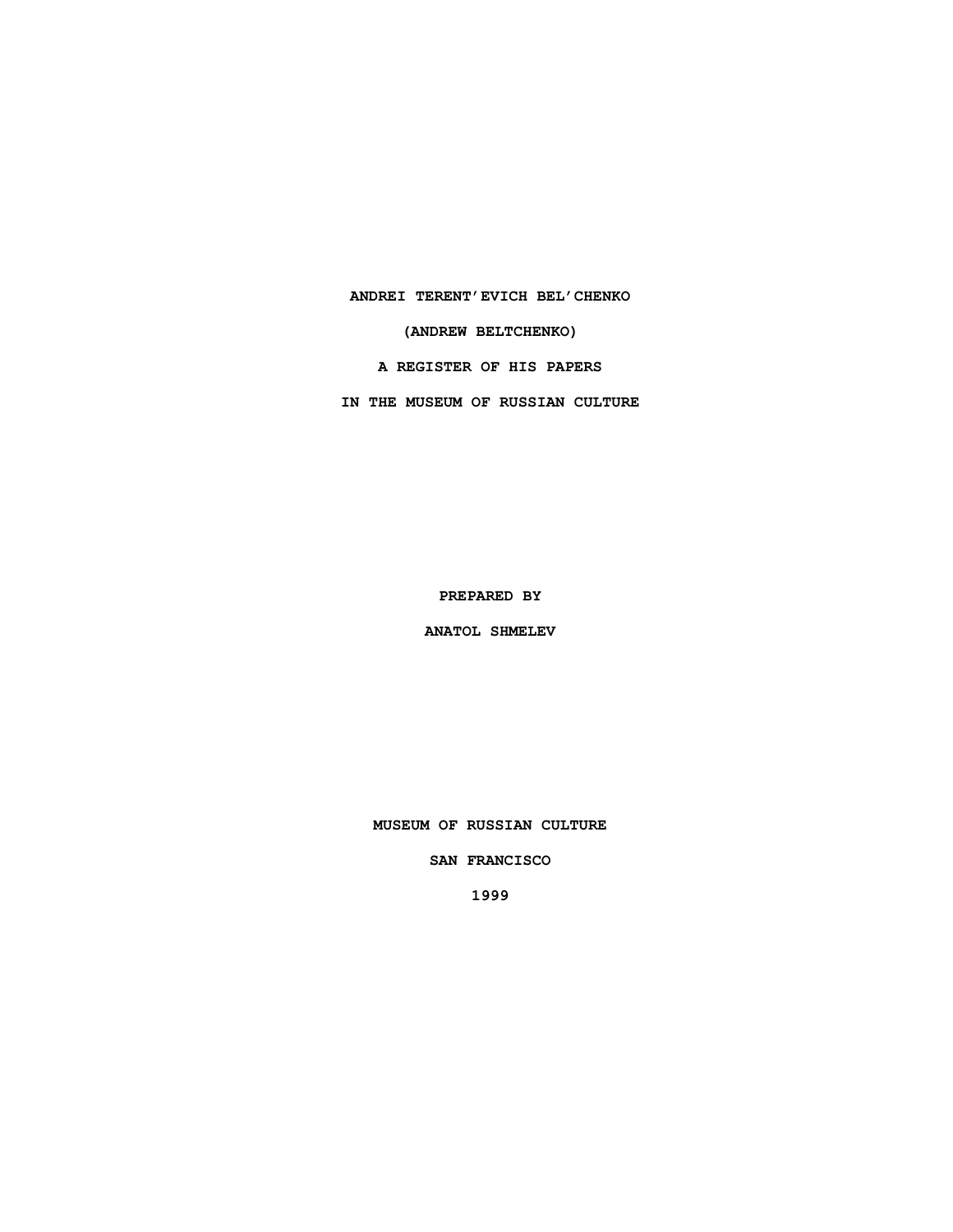## **ANDREI BEL'CHENKO**

# **BIOGRAPHICAL NOTE**

| 1873 October 29 (N.S.) | Born, Kozlovka village, Bobrovskii uezd, Voronezh<br>quberniia, Russia        |
|------------------------|-------------------------------------------------------------------------------|
| 1897                   | Graduated from St. Petersburg University with degree in<br>Oriental philology |
| 1898                   | Entered Foreign Ministry                                                      |
| 1899                   | Student interpreter, Imperial Russian Legation, Peking                        |
| 1901                   | Acting Consul, Foochow                                                        |
| 1902                   | Vice-Consul, Hankow                                                           |
| 1903                   | Assistant Secretary, Imperial Russian Legation in<br>Peking                   |
| 1906                   | Consul, Neuchuang (Manchuria)                                                 |
| 1910                   | Consul, Foochow                                                               |
| 1912                   | Translator, Present-Day Political Organization of<br>China                    |
| 1912                   | Consul, Canton                                                                |
| 1915                   | Consul-General, Hankow                                                        |
| 1920                   | Adviser to Chinese government on Russian affairs,<br>Hankow                   |
| 1923                   | Portuguese Consul-General, Hankow                                             |
| 1947                   | Left China for United States                                                  |
| 1958 February 1        | Died, San Francisco                                                           |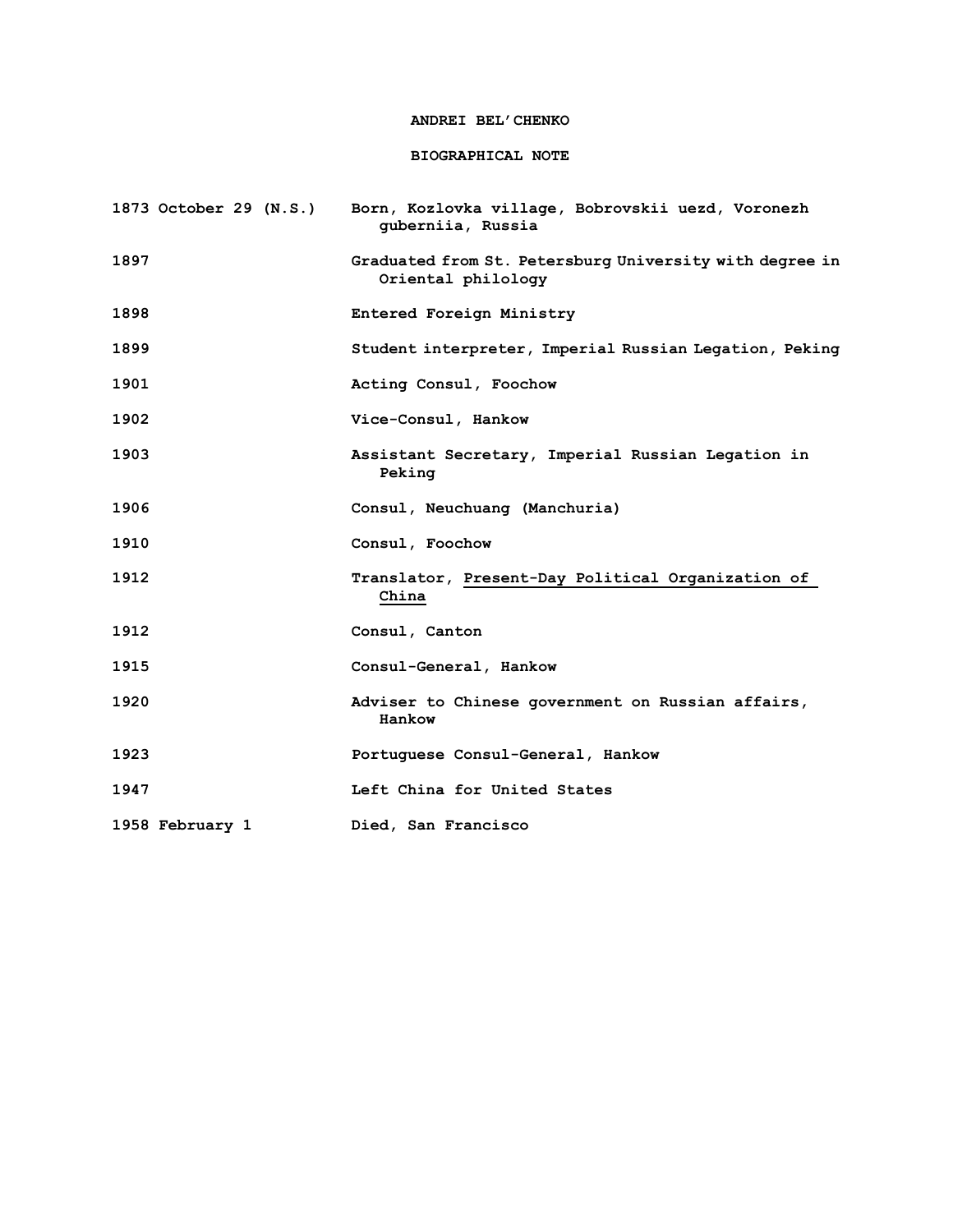**LITERARY PSEUDONYMS: A. B. A. F. G. Al'fa Andru A-Sh Az-Buki [Azbuki] Bat-ia Bat'ko B-ch Bol'shevik-teoretik G-N Ian'-Shi-Tzia Iu Chzhi U-tsai [Iu-chizhi u-tsai] Khan'kovets Kitaefil Liubitel' puteshestvii Obozrevatel' Odin iz russkikh Poltavskii Kazak [Poltavskii Kozak] Starozhil Tszyrev Ukhanets**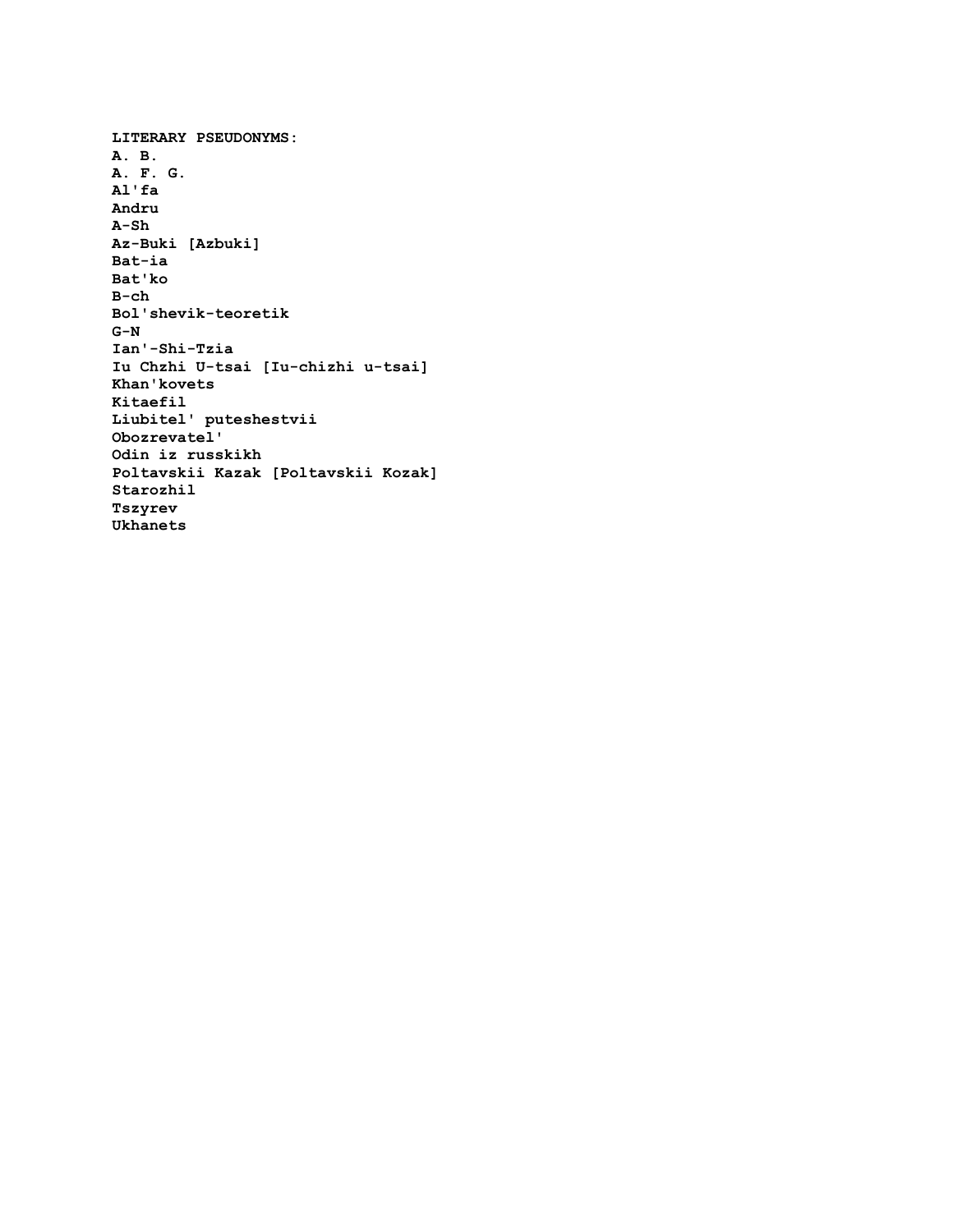### **SCOPE AND CONTENT NOTE**

#### **ANDREI BEL'CHENKO PAPERS**

**This collection consists of the papers of the Russian and Portuguese Consul in Hankow, China. The main emphasis is on this city and its surroundings in the period 1918-1946, but there is information on more general developments in China, Russia (the Soviet Union) and the United States over the entire period from 1898 to 1962.** 

**Where possible, the arrangement reflects the original order established by Bel'chenko and respects many of the categories defined by A. S. Loukashkin, who processed the collection upon its acquisition by the Museum of Russian Culture.**

**A CHINESE POLITICS series has been created to encompass materials not readily absorbed into the usual series. This series contains materials relating to Bel'chenko's service as Portuguese Consul in Hankow as well as his continued performance of consular and representative functions with respect to the Russian colony in Hankow and to the Russian émigré diplomatic corps. It includes his consular reports, correspondence, and Bel'chenko's published and unpublished summaries and reports on Chinese political developments, with supporting materials (mainly clippings from the Hankow Herald, Central China Post, China Courier, People's Tribune, Journal de Shanghai, North China Daily News and other newspapers).**

**Detailed processing and preservation microfilming for these materials were made possible by a generous grant from the National Endowment for the Humanities and by matching funds from the Hoover Institution and Museum of Russian Culture. The grant also provides depositing a microfilm copy in the Hoover Institution Archives. The original materials and copyright to them (with some exceptions) are the property of the Museum of Russian Culture, San Francisco. A transfer table indicating corresponding box and reel numbers is appended to this register.**

**The Hoover Institution assumes all responsibility for notifying users that they must comply with the copyright law of the United States (Title 17 United States Code) and Hoover Rules for the Use and Reproduction of Archival Materials.**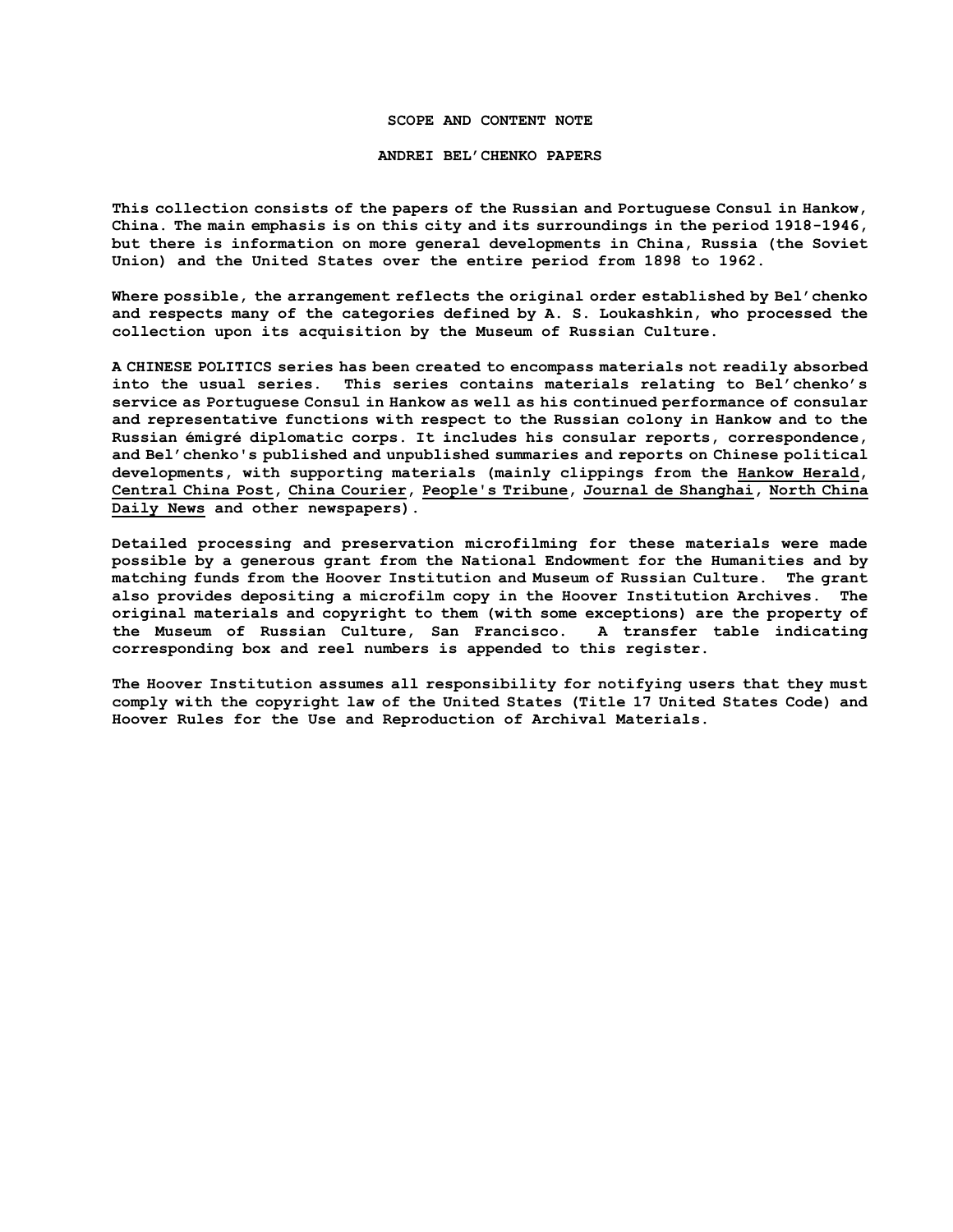## **REGISTER**

# **ANDREI BEL'CHENKO PAPERS**

## **SERIES DESCRIPTION:**

| Box Nos   | Series                                                                                                                                                                                                                                                                                      |
|-----------|---------------------------------------------------------------------------------------------------------------------------------------------------------------------------------------------------------------------------------------------------------------------------------------------|
| 1         | BIOGRAPHICAL FILE, 1898-1962. Autobiographical notes and<br>materials, identity papers, personal papers and other<br>documents reflecting Bel'chenko's diplomatic activities<br>(including materials set aside for the compilation of<br>memoirs), arranged alphabetically by physical form |
| $1 - 9$   | DIARIES, 1916-1947. Include clippings, photographs,<br>correspondence and related matter in the form of inserts.<br>Arranged chronologically by title                                                                                                                                       |
| 9         | CORRESPONDENCE, 1916-1957. Arranged alphabetically by name<br>of correspondent                                                                                                                                                                                                              |
| $9 - 10$  | SPEECHES AND WRITINGS, 1912-1951. Articles, speeches and<br>drafts of works, arranged chronologically by title                                                                                                                                                                              |
| $11 - 13$ | SCRAPBOOKS, 1890-1954. Calling cards, clippings,<br>correspondence, event programs, photographs and notes,<br>arranged chronologically                                                                                                                                                      |
| $14 - 16$ | REGISTRATION FILE, 1922-1944. Forms, lists, questionnaires<br>and scrapbooks containing information on former Russian<br>subjects in Hankow, arranged alphabetically by physical form                                                                                                       |
| $16 - 22$ | CHINESE POLITICS FILE, 1918-1949. Correspondence, printed<br>matter, notes and reports, arranged alphabetically by<br>physical form                                                                                                                                                         |
| $22 - 25$ | SUBJECT FILE, 1900-1947. Correspondence, official documents<br>and printed matter, arranged alphabetically by subject                                                                                                                                                                       |
| 26        | PHOTOGRAPHS, 1938-1954 and undated. Fifteen photographs of<br>Bel'chenko and others individually and in groups                                                                                                                                                                              |
| 26        | OVERSIZE FILE, 1944-1945 and undated. Section of diary<br>$(1944-1945)$ and one writing                                                                                                                                                                                                     |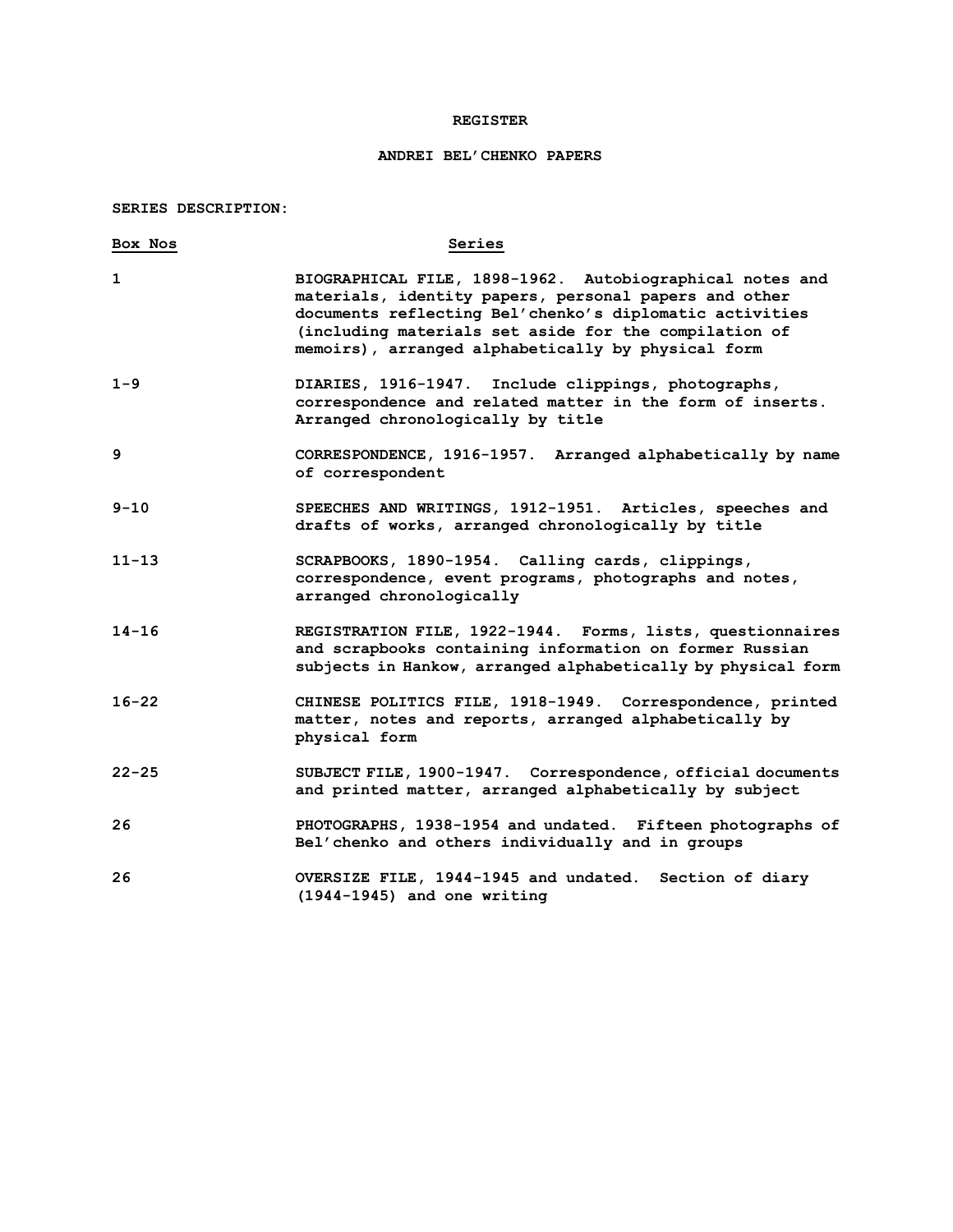**CONTAINER LIST:**

|    | <b>Box Folder</b><br>Nos Nos | Contents                                                                                                  |
|----|------------------------------|-----------------------------------------------------------------------------------------------------------|
|    |                              |                                                                                                           |
| 1. |                              | BIOGRAPHICAL FILE, 1898-1962                                                                              |
|    | 1                            | Address [1923 December 12], presented to Bel'chenko by the                                                |
|    |                              | Russian colony of Hankow on the occasion of the 25th                                                      |
|    |                              | anniversary of his diplomatic service                                                                     |
|    | $\mathbf{2}$                 | Articles and printed information about A. T. Bel'chenko.                                                  |
|    |                              | Includes issues of The Pioneer, 1919 February and Pela                                                    |
|    |                              | Patria, 1940 July 1 (with photograph)                                                                     |
|    | з                            | Autobiographical note on service in China (1899-1946). Includes                                           |
|    |                              | attached copy of service record                                                                           |
|    | 4                            | Biographical note and resume by A. S. Loukashkin                                                          |
|    | 5                            | Carta Patente, certifying Bel'chenko as Portuguese Consul in                                              |
|    |                              | Hankow, signed by Manuel Gomes, President of the Portuguese                                               |
|    |                              | Republic, 1924 May 9, and correspondence relating to                                                      |
|    | 6                            | relinquishing of said post, 1948<br>Certificate of naturalization (U.S.), 1954 November 11                |
|    |                              | Correspondence                                                                                            |
|    | 7                            | Family. Letter to his children, 1928. For letter to                                                       |
|    |                              | son, V. A. Beltchenko, 1951 September 10, see SPEECHES                                                    |
|    |                              | AND WRITINGS/"Zhatva mira," [1951]                                                                        |
|    | 8                            | Glavnaia kantseliariia russkikh emigrantov v g. Parizhe,                                                  |
|    |                              | 1947 September 29                                                                                         |
|    | 9                            | United States. Embassy (France), 1947 October 14                                                          |
|    |                              | Memoirs ("Zapiski konsula"). Materials set aside for the                                                  |
|    |                              | compilation of Bel'chenko's memoirs. Folder titles reflect                                                |
|    |                              | arrangement of material by A. S. Loukashkin                                                               |
|    | 10                           | "A. T. Bel'chenko, kak vybornyi predstavitel' russkoi                                                     |
|    |                              | kolonii v Khan'kou." Consists of minutes of meeting                                                       |
|    |                              | of General Council of Russian citizens of Hankow, 1927                                                    |
|    |                              | February 15, and related material                                                                         |
|    | 11                           | "A. T. Bel'chenko, Sovetnik Kitaiskogo Pravitel'stva v                                                    |
|    |                              | Khan'kou po russkim delam." Includes documents                                                            |
|    |                              | relating to the abolition of Russian Concession in                                                        |
|    |                              | Hankow and its administration by Chinese officials                                                        |
|    |                              | (including photograph of Shen Tze Liang, Chief of                                                         |
|    |                              | Provisional Administrative Bureau), correspondence,                                                       |
|    |                              | regulations, and printed matter, 1922-1925                                                                |
|    | 12                           | "Materialy k biografii A. T. Bel'chenko." Includes                                                        |
|    |                              | addresses, clippings and correspondence reflecting<br>Bel'chenko's diplomatic career in China, 1923-1928. |
|    |                              |                                                                                                           |
|    |                              | Also includes invitations and clippings relating to<br>festivities in honor of the 30th anniversary of    |
|    |                              | Bel'chenko's consular service in China, 1928                                                              |
|    | 13                           | "Perepiska, bumagi i dokumenty Andreia Terent'evicha                                                      |
|    |                              | Bel'chenko." Includes diary entries, diplomatic and                                                       |
|    |                              | personal correspondence, materials on Chinese                                                             |
|    |                              | politics and materials on Russians and other                                                              |
|    |                              | foreigners in China, particularly Hankow, 1917-1943                                                       |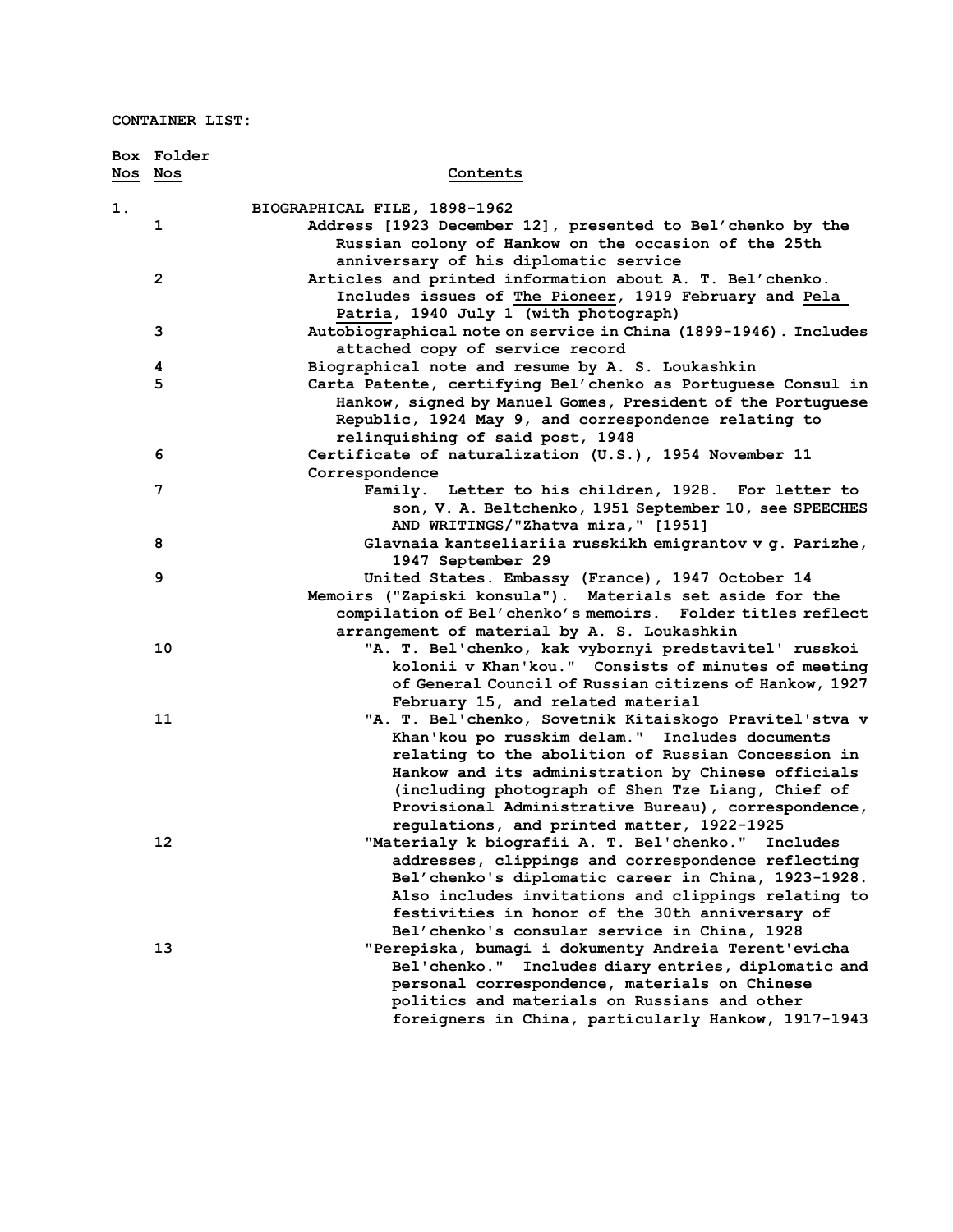|               | $1.$ (Contd.) | BIOGRAPHICAL FILE (Contd.)                                                                                                                             |
|---------------|---------------|--------------------------------------------------------------------------------------------------------------------------------------------------------|
|               |               | Memoirs (Contd.)                                                                                                                                       |
|               | 14            | "Russkaia koloniia v Khan'kou." Documents and<br>photographs relating to the establishment and history<br>of the Russian colony in Hankow.<br>Includes |
|               |               | correspondence and legal agreements relating to the<br>Kuling and Luling estates near Hankow, 1896-1936                                                |
|               | 15            | Passport and identity documents (Russian), 1898 December 12 -                                                                                          |
|               |               | 1920 September 20. Includes photograph                                                                                                                 |
|               | 16            | Service records, [1917]-1920                                                                                                                           |
|               |               | Subject file                                                                                                                                           |
|               | 17            | Attack on Bel'chenko in the consulate by unknown                                                                                                       |
|               | 18            | assailants, 1927 March - April. Correspondence                                                                                                         |
|               |               | Conflict between Bel'chenko and Japanese military<br>authorities, 1939 March. Correspondence and                                                       |
|               |               | clipping                                                                                                                                               |
|               |               | Decorations                                                                                                                                            |
|               | 19            | Correspondence between V. A. Bel'chenko and A. S.                                                                                                      |
|               |               | Loukashkin relating to A. T. Bel'chenko's                                                                                                              |
|               |               | medals and decorations. Includes photograph and                                                                                                        |
|               |               | list of depicted decorations by A. S.                                                                                                                  |
|               |               | Loukashkin, 1962 May 3 - July 15                                                                                                                       |
|               | 20            | Decrees, orders and official correspondence                                                                                                            |
|               |               | relating to decorations conferred on Bel'chenko                                                                                                        |
|               |               | by the Russian, Chinese, Italian and French                                                                                                            |
|               | 21            | governments, 1900 December 14 - 1927 June 28<br>Miscellaneous Chinese documents and identity papers, including                                         |
|               |               | notice of safe passage issued to Bel'chenko by Chinese                                                                                                 |
|               |               | Ministry of Foreign Affairs, 1917-1923                                                                                                                 |
|               |               | DIARIES, 1916-1947. Include calling cards, clippings from Russian                                                                                      |
|               |               | and English newspapers, correspondence, invitations, menus,                                                                                            |
|               |               | photographs, programs and similar enclosures, pasted or freely                                                                                         |
|               |               | inserted within text. See also BIOGRAPHICAL FILE, SPEECHES AND                                                                                         |
|               |               | WRITINGS, SCRAPBOOKS, REGISTRATION FILE, SUBJECT FILE                                                                                                  |
|               | 22            | General. Fragments of diary entries, 1916-1925? Includes                                                                                               |
|               |               | attached article (clipping) by B. Koliubakin, "Bagdadskaia                                                                                             |
|               |               | zheleznaia doroga," Russkii invalid, 1916, as well as group<br>photographs of Bel'chenko with unidentified people and                                  |
|               |               | photographs of Chinese architecture                                                                                                                    |
|               |               | 1917 March-April. See SPEECHES AND WRITINGS                                                                                                            |
|               | 23            | 1918 January 18 - February 28. Includes clippings on situation                                                                                         |
|               |               | in Russia and China from November 1917                                                                                                                 |
|               |               |                                                                                                                                                        |
| 2.            | 1             | 1918 May 3 - June 10                                                                                                                                   |
|               | 2<br>3        | 1918 July 10 - July 21<br>1930 September 1 - November 30                                                                                               |
|               | 4             | 1930 December 4 - 1931 December 14                                                                                                                     |
|               |               |                                                                                                                                                        |
| $\mathbf 3$ . | 1             | 1931 January 1 - 1932 January 5                                                                                                                        |
|               | 2             | 1932 January 6 - May 20                                                                                                                                |
|               | 3             | 1932 May 21 - October 29                                                                                                                               |
|               | 4             | 1932 November 1 - 1933 April 30                                                                                                                        |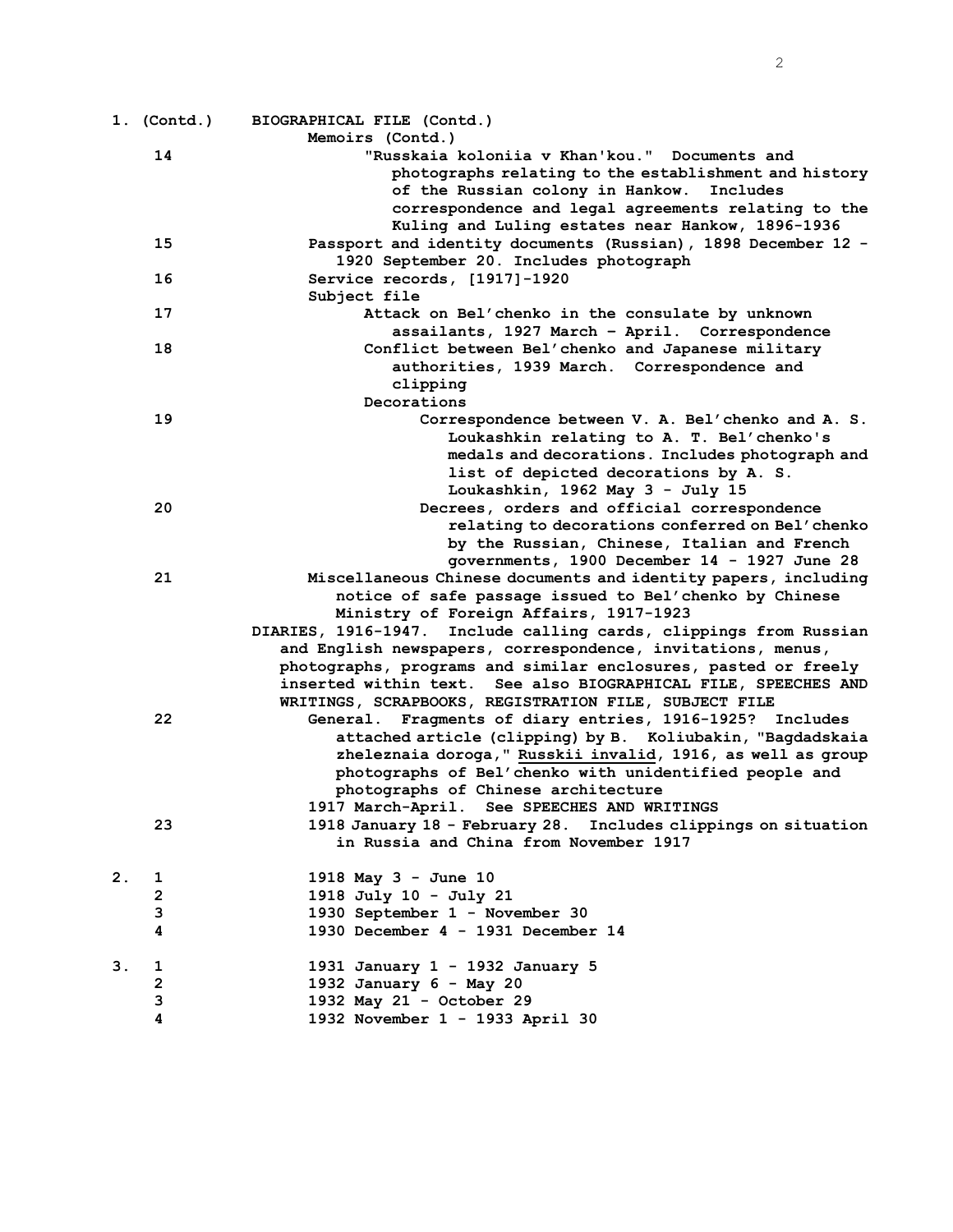|    |                | DIARIES (Contd.)                                                                                                                      |
|----|----------------|---------------------------------------------------------------------------------------------------------------------------------------|
| 4. | $\mathbf{1}$   | 1933 May 1 - October 27                                                                                                               |
|    | $\mathbf{2}$   | 1933 October 28 - 1934 April 14                                                                                                       |
|    | 3              | 1934 April 17 - November 17                                                                                                           |
| 5. | 1              | 1934 November 18 - 1935 July 2                                                                                                        |
|    | $\mathbf{2}$   | 1935 July 3 - 1936 March 1                                                                                                            |
| 6. | 1              | 1936 March 4 - 1936 November 17                                                                                                       |
|    | $\mathbf{2}$   | 1936 November 18 - 1937 February 25                                                                                                   |
|    | 3              | 1937 February 26 - October 20                                                                                                         |
| 7. | 1              | 1937 October 22 - 1938 June 23                                                                                                        |
|    | 2              | 1938 June 24 - 1939 January 10                                                                                                        |
|    | 3              | 1939 January 11 - December 31                                                                                                         |
|    | 4              | 1940 January $1 -$ June 1                                                                                                             |
| 8. | 1              | 1940 June 2 - 1941 January 1                                                                                                          |
|    | $\overline{2}$ | 1941 January 2 - December 2                                                                                                           |
|    | 3              | 1941 December 2 - 1942 February 10                                                                                                    |
|    | 4              | 1942 February 11 - December 31                                                                                                        |
|    | 5              | 1943 January 1 - December 31                                                                                                          |
| 9. | $\mathbf 1$    | 1944 January 1 - 1944 December 9. Includes entries and                                                                                |
|    |                | clippings from 1943                                                                                                                   |
|    |                | 1944 December 10 - 1945 October 30. See OVERSIZE FILE                                                                                 |
|    | $\overline{2}$ | 1945 October 30 - 1946 June 19                                                                                                        |
|    | 3              | 1946 June 20 - December 20<br>1946 December 21 - 1947 February 3                                                                      |
|    | 4<br>5         |                                                                                                                                       |
|    |                | 1947 February 4 - November 21                                                                                                         |
|    |                | CORRESPONDENCE, 1916-1957. See also BIOGRAPHICAL FILE, DIARIES,<br>SCRAPBOOKS, REGISTRATION FILE, CHINESE POLITICS FILE, SUBJECT FILE |
|    | 6              | General                                                                                                                               |
|    | 7              | Unidentified [Egor Antonovich], 1930                                                                                                  |
|    | 8              | Boldyrev, V., 1920                                                                                                                    |
|    | 9              | Grosse, Viktor Fedorovich, 1920-1921                                                                                                  |
|    | 10             | Gutman [Gan], A., 1920                                                                                                                |
|    | 11             | Ivanov, N. A., 1925-1926                                                                                                              |
|    | 12             | Korostovets, I. Ia., 1922                                                                                                             |
|    | 13             | Liubimova, N., 1937                                                                                                                   |
|    | 14             | Melnikoff, D. M., 1938                                                                                                                |
|    | 15             | Metsler, K. [Metzler, Charles], 1916                                                                                                  |
|    | 16             | Mills, E., 1929                                                                                                                       |
|    | 17             | Noskoff, Constantin, n.d.                                                                                                             |
|    | 18             | Shang S. S., 1922                                                                                                                     |
|    | 19             | Sihvonen, E. 1921. Includes letter from M. Meedar, 1920                                                                               |
|    | 20             | Soiuz Vostochnikov, Kharbinskii Otdel, 1918. Includes                                                                                 |
|    |                | clipping about K. V. Lovtsov, 1935                                                                                                    |
|    | 21             | Ter-Oganesov, S., 1930-1932                                                                                                           |
|    | 22             | Uvarov, Boris Grigor'evich, 1941                                                                                                      |
|    | 23             | Vaskevich, Pavel Iur'evich, 1957                                                                                                      |
|    | 24             | Miscellaneous undated fragments of correspondence, possibly                                                                           |
|    |                | from V. O. von Klemm and B. V. Ostroumov                                                                                              |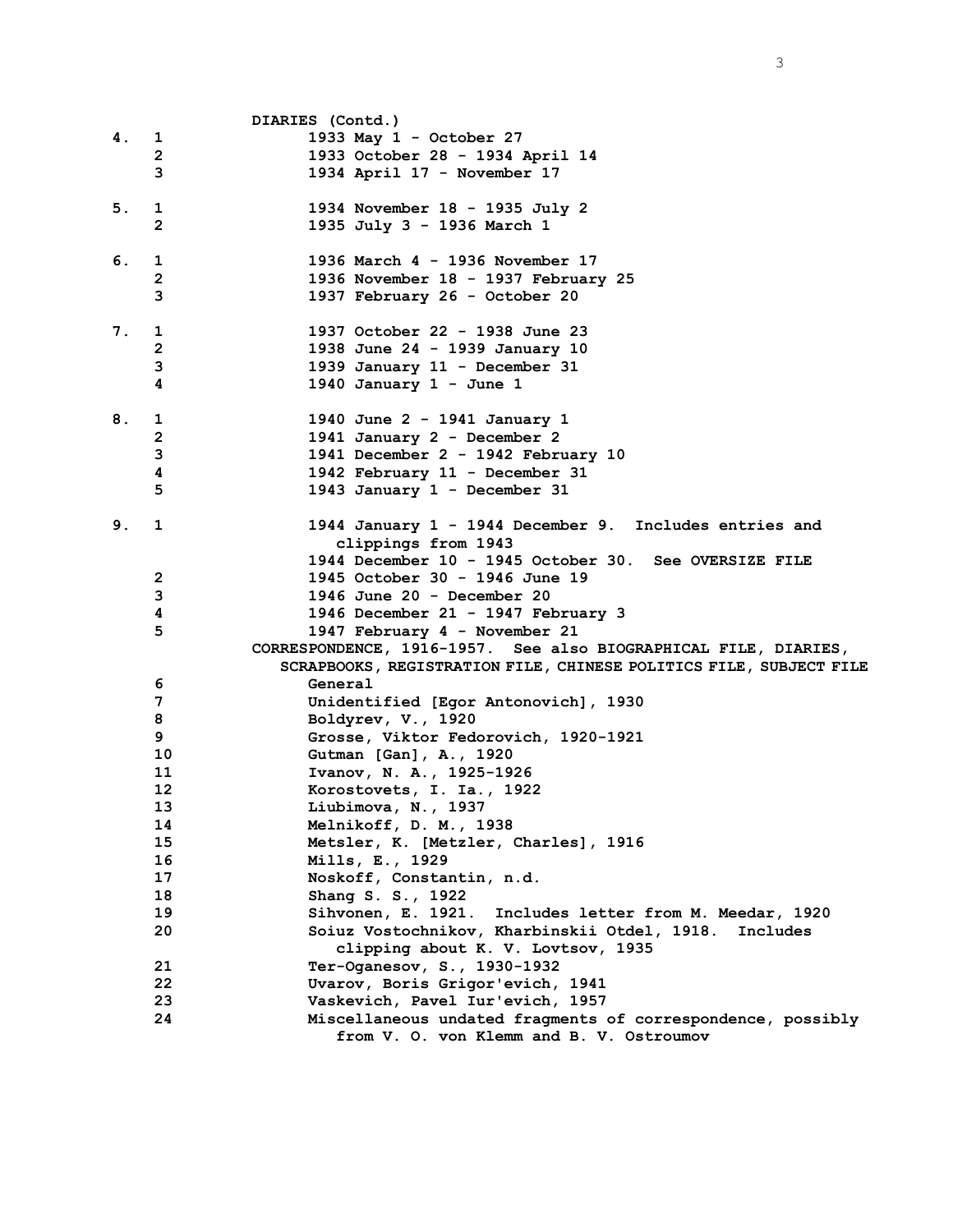| 9. (Contd.)  | SPEECHES AND WRITINGS, 1912-1951. For Bel'chenko's published        |
|--------------|---------------------------------------------------------------------|
|              | reports on Chinese political developments, see CHINESE POLITICS     |
|              | FILE/Reports/"Politicheskie sobytiia v Kitae"                       |
|              | General                                                             |
| 25           | General                                                             |
| 26           | Clippings of newspaper articles, mainly from Russkaia               |
|              | zhizn', 1947-1949. Includes background materials                    |
|              | and notes                                                           |
| 27           | Fragments. Articles, 1948, and correspondence relating              |
|              | to their publication                                                |
|              | Materials assembled by A. S. Loukashkin                             |
| 10.1         | "Andrei Terent'evich Bel'chenko: Ego gazetnye i                     |
|              | zhurnalnye stat'i, " 1912-1950. Consists mainly                     |
|              | of clippings of Bel'chenko's articles from                          |
|              | various newspapers, some drafts and background                      |
|              | material, correspondence with L. V. Arnol'dov                       |
|              | regarding publication in the newspaper                              |
|              | Shankhaiskaia zaria, 1942-1943, and with V. A.                      |
|              | Maklakov regarding political developments in                        |
|              | China, 1939                                                         |
| $\mathbf{2}$ | "Andrei Terent'evich Bel'chenko: Ego stat'i v                       |
|              | gazetakh i zhurnalakh, " 1921-1950. Consists                        |
|              | mainly of clippings of Bel'chenko's articles                        |
|              | from various newspapers, some drafts and                            |
|              | background materials. Most articles form a                          |
|              | series of correspondences entitled "Sobytiia v                      |
|              | Khan'kou" or "Pis'mo iz Khan'kou," 1927-1937.                       |
|              | Includes correspondence with P. I. Zaitsev                          |
|              | regarding their publication in the newspaper                        |
|              | Slovo, 1932, and V. F. Zeeler regarding the                         |
|              | newspaper Russkaia mysl', 1948-1950                                 |
| 3            | "Istoriia obrazovaniia v Kitae," n.d. Holograph and                 |
|              | typescript                                                          |
| 4            | "Kak vy mozhete predokhranit' sebia ot vzryva atomnoi bomby,"       |
|              | Typescript<br>n.d.                                                  |
| 5<br>6       | "Kazaki (Istoricheskii ocherk), " n.d. Holograph                    |
|              | "Ocherki po bol'shevizmu v Kitae," n.d. Holograph and<br>typescript |
|              | "Taina samoubiistva Ioffe," n.d. See OVERSIZE FILE                  |
| 7            | "Triumf 'Narodnoi demokratii' na stsene Moskvy," n.d.               |
|              | Typescript. Typed on the back of diary entries for 1917             |
|              | March-April                                                         |
| 8            | "Iz pisem russkogo puteshestvennika," Izvestiia Soveta russkoi      |
|              | kontsessii v Khan'kou, 1918. Printed copy                           |
| 9            | Speech given on the beginning of construction of a new Russian      |
|              | School in Hankow, 1918 September 12. Typescript.<br>Includes        |
|              | school program                                                      |
| 10           | "Zametki o Khubeiskom tsementnom zavode Obshchestva                 |
|              | 'Khua-Tszi'," 1918 September 18.<br>Typescript. Includes            |
|              | "L'industrie siderurgique et metallurgique en Chine," n.d.          |
|              | Typescript (possibly also by Bel'chenko or used as                  |
|              | background material)                                                |
| 11           | "Chainye plantatsii v Kitae," 1918 September 27. Typescript.        |
|              | Includes photographs                                                |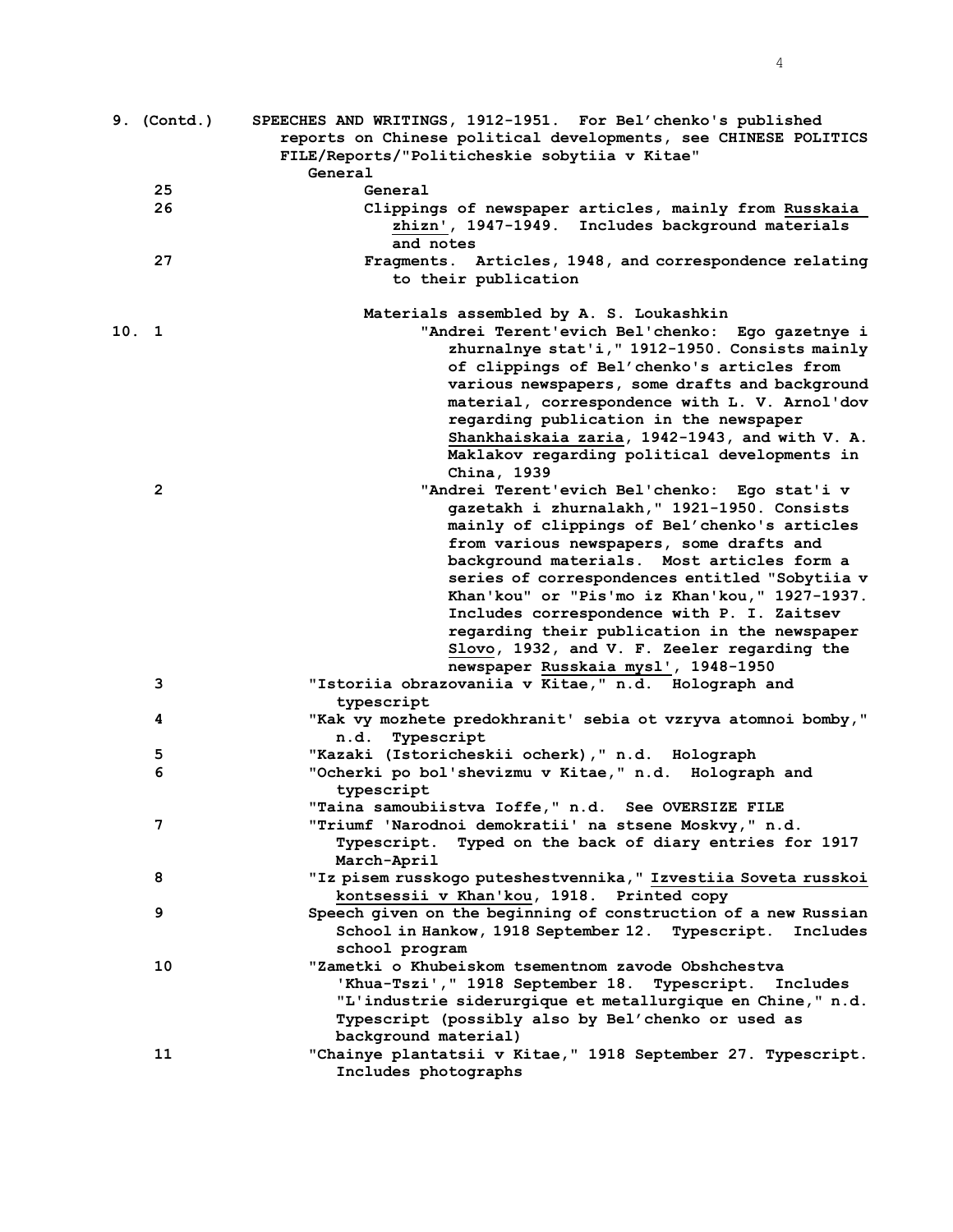|       | 10. (Contd.)    | SPEECHES AND WRITINGS (Contd.)                                    |
|-------|-----------------|-------------------------------------------------------------------|
|       | 12 <sup>2</sup> | "Poezdka iz Khan'kou v Fuchzhou, glavnyi gorod provintsii         |
|       |                 | Futszian', sukhim putem cherez provintsiiu Tziansi," 1918         |
|       |                 | December 26. Typescript                                           |
|       | 13              | Ocherk politicheskoi zhizni Kitaia v 1918 godu, Harbin, 1919.     |
|       |                 | Printed copy                                                      |
|       | 14              | "Ocherk chainoi torgovli v Khan'kou, K'iukiane i Shankhae v 1918  |
|       |                 | godu, " 1919 March 1. Typescript                                  |
|       | 15              | "Missiia A. A. Ioffe i professor A. I. Ivanov," Sviet, 1922       |
|       |                 | August 31. Printed copy                                           |
|       | 16              | Untitled work on Metropolitan Arsenii of Rostov, 1938 January     |
|       |                 |                                                                   |
|       |                 | 8. Holograph                                                      |
|       | 17              | "Sovetskie deiateli i inostrantsy," Shankhaiskaia zaria, 1942     |
|       |                 | August 9-11. Printed copy. Includes typescript entitled           |
|       |                 | "Bol'sheviki i inostrantsy" and correspondence with the           |
|       |                 | editor of Shankhaiskaia zaria, L. V. Arnol'dov                    |
|       | 18              | "Pervye russkie v Kitae posle vosstaniia bokserov," 1942 August   |
|       |                 | 19-24. Holograph                                                  |
|       | 19              | "Chto eto - prestuplenie?" [1947]. Holograph                      |
|       | 20              | "Naivnost', nevezhestvo ili neponimanie, " 1947 August.           |
|       |                 | Typescript                                                        |
|       | 21              | "Vpechatleniia ot russkogo Parizha," Russkaia zhizn', 1947        |
|       |                 | August 8. Typescript draft and printed copy                       |
|       | 22              | "Oni izbrali svobodu, " 1947 November 3                           |
|       | 23              | "Pervye vpechatleniia ot Ameriki," 1948 February 20.              |
|       |                 | Typescript and correspondence                                     |
|       | 24              | "Villard Streit - Mikhail Streit - Genri Uolles," 1948 May 5.     |
|       |                 | Typescript                                                        |
|       | 25              | "Genri Uolles i 3-ia politicheskaia partiia v Soedinennykh        |
|       |                 | shtatakh, " 1948 July 24. Includes correspondence                 |
|       |                 | "O russkoi pechati v g. Khan'kou." See SUBJECT FILE               |
|       | 26              | "Tridsat' vtoraia godovshchina sovetskoi vlasti," [1949           |
|       |                 |                                                                   |
|       |                 | November]. Typescript and correspondence                          |
|       | 27              | "Vneshniaia sovetskaia politika," 1949 November 17-30.            |
|       |                 | Typescript and printed copy                                       |
|       | 28              | "Zhatva mira," [1951]. Background material and typescript.        |
|       |                 | Reverse side contains letter to son, V. A. Bel'chenko, 1951       |
|       |                 | September 10                                                      |
|       | 29              | "Moral'noe perevooruzhenie," 1951 October. Typescript and         |
|       |                 | correspondence                                                    |
|       |                 |                                                                   |
| 11.   |                 | SCRAPBOOKS, 1890-1954. Include clippings, calling cards, greeting |
|       |                 | cards and correspondence, event programs, menus, photographs and  |
|       |                 | In many cases the subjects covered go beyond the titles<br>notes. |
|       |                 | of the scrapbooks. See also REGISTRATION FILE, SUBJECT FILE       |
|       | 1               | "Zhizn' v Ostrogorske, Peterburge, Pekine, Fuchzhou, Khan'kou,    |
|       |                 | 1890-1902 g.g."                                                   |
|       | $\overline{2}$  | "Iuridicheskie formy i izveshcheniia," [c. 1901]-1954             |
|       |                 |                                                                   |
| 12.   | 1               | "Zhizn' v Pekine, 1904-1905"                                      |
|       | $\mathbf{2}$    | "Zhizn' v Niuchzhuane i Peterburge (1906-1909)"                   |
|       |                 |                                                                   |
| 13. 1 |                 | "Pozdravleniia, priglasheniia i t.p. s 24-go dekabria 1928 g.     |
|       |                 | po konets noiabria 1929 g."                                       |
|       |                 |                                                                   |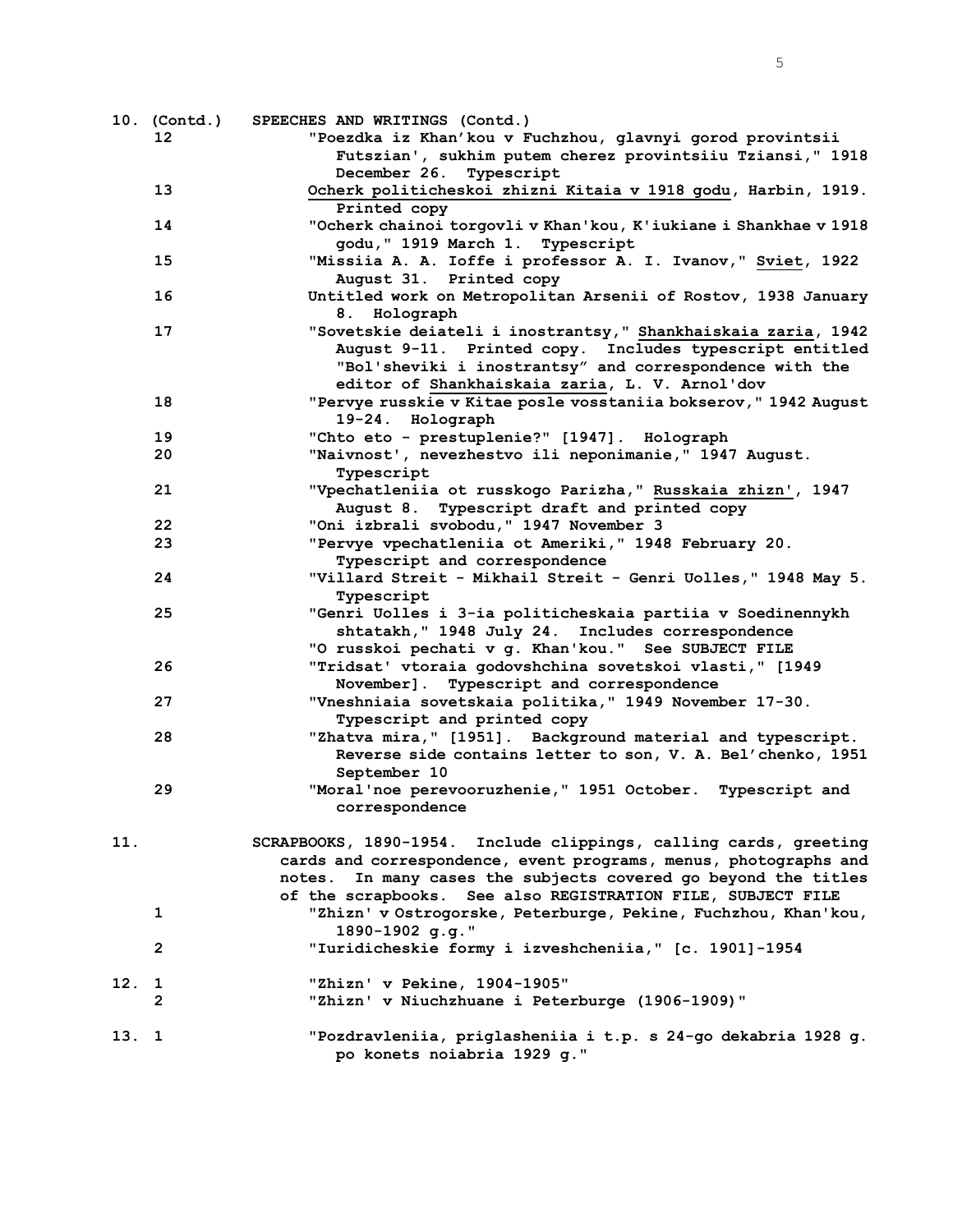|       | 13. (Contd.) | SCRAPBOOKS (Contd.)                                                                  |
|-------|--------------|--------------------------------------------------------------------------------------|
|       | 2            | "Razlichnye programmy, priglasheniia I tomu podobnye zametki                         |
|       |              | i zapiski za vremia s noiabria 1929 goda po fevral' 1930 goda                        |
|       |              | vkliuchitel'no"                                                                      |
|       | 3            | Untitled, 1938-1941                                                                  |
|       | 4            | Untitled, 1945-1952. Consists mainly of bibliographic                                |
|       |              | references, notes and opinions of books relating to Russia                           |
|       |              | and the U.S.S.R.                                                                     |
|       | 5            | "Arkhiepiskop Viktor i kharbintsy," 1946 July - 1947 July                            |
| 14.   |              | REGISTRATION FILE, 1922-1944. Lists, forms and questionnaires, with                  |
|       |              | photographs, biographical details, correspondence and other                          |
|       |              | matter relating to their livelihoods and activities.<br>Includes                     |
|       |              | material of scrapbook nature and diary entries                                       |
|       |              | Lists                                                                                |
|       | 1            | General, 1932-1937 (alphabetical list)                                               |
|       | $\mathbf{2}$ | "List of White Russians in Hankow," 1939 February 20                                 |
|       |              | Registration forms [1939]                                                            |
|       |              | General                                                                              |
|       | 3            | A-Z                                                                                  |
|       | 4            | $I-M$                                                                                |
|       | 5            | $N-S$                                                                                |
|       | 6            | $T-Ta$                                                                               |
|       |              | Departed and deceased                                                                |
|       | 7            | A-Ia (without recommendations)                                                       |
| 15.   | 1            | $A-Ia$                                                                               |
|       | $\mathbf{2}$ | $K-S$                                                                                |
|       | 3            | Registration questionnaires, n.d.                                                    |
|       |              | Scrapbooks. Also contain general scrapbook material                                  |
|       | 4            | 1922-1942                                                                            |
|       | 5            | 1924-1944                                                                            |
| 16. 1 |              | 1931–1935                                                                            |
|       |              | CHINESE POLITICS FILE, 1918-1949. Includes Bel'chenko's reports to                   |
|       |              | Senior Russian Diplomatic Representative Abroad on political                         |
|       |              | developments in China, as well as published versions of those                        |
|       |              | reports in Russian periodicals in China (under the author's                          |
|       |              | pseudonyms, in Russkoe ekho, Slovo, Russkoe slovo, Armiia i flot).                   |
|       |              | Also includes background materials (mainly clippings used in the                     |
|       |              | compilation of the reports). See also BIOGRAPHICAL FILE,<br>SCRAPBOOKS, SUBJECT FILE |
|       |              | Consular reports - Portugal. Reports and drafts of reports to                        |
|       |              | Portuguese Envoy Extraordinaire and Minister                                         |
|       |              | Plenipotentiary A. de Bianchi, Portuguese Ministers to China                         |
|       |              | Armando Navarro and Joao de Lebre e Lima and charges                                 |
|       |              | d'affaires of the Portuguese Legation. Include clippings,                            |
|       |              | calling cards, invitations and related material appended to                          |
|       |              | reports                                                                              |
|       | 2            | Undated fragments                                                                    |
|       | 3            | 1926 April 4 - 1937 December 3                                                       |
|       | 4            | 1939 January 31 - 1943 June 21                                                       |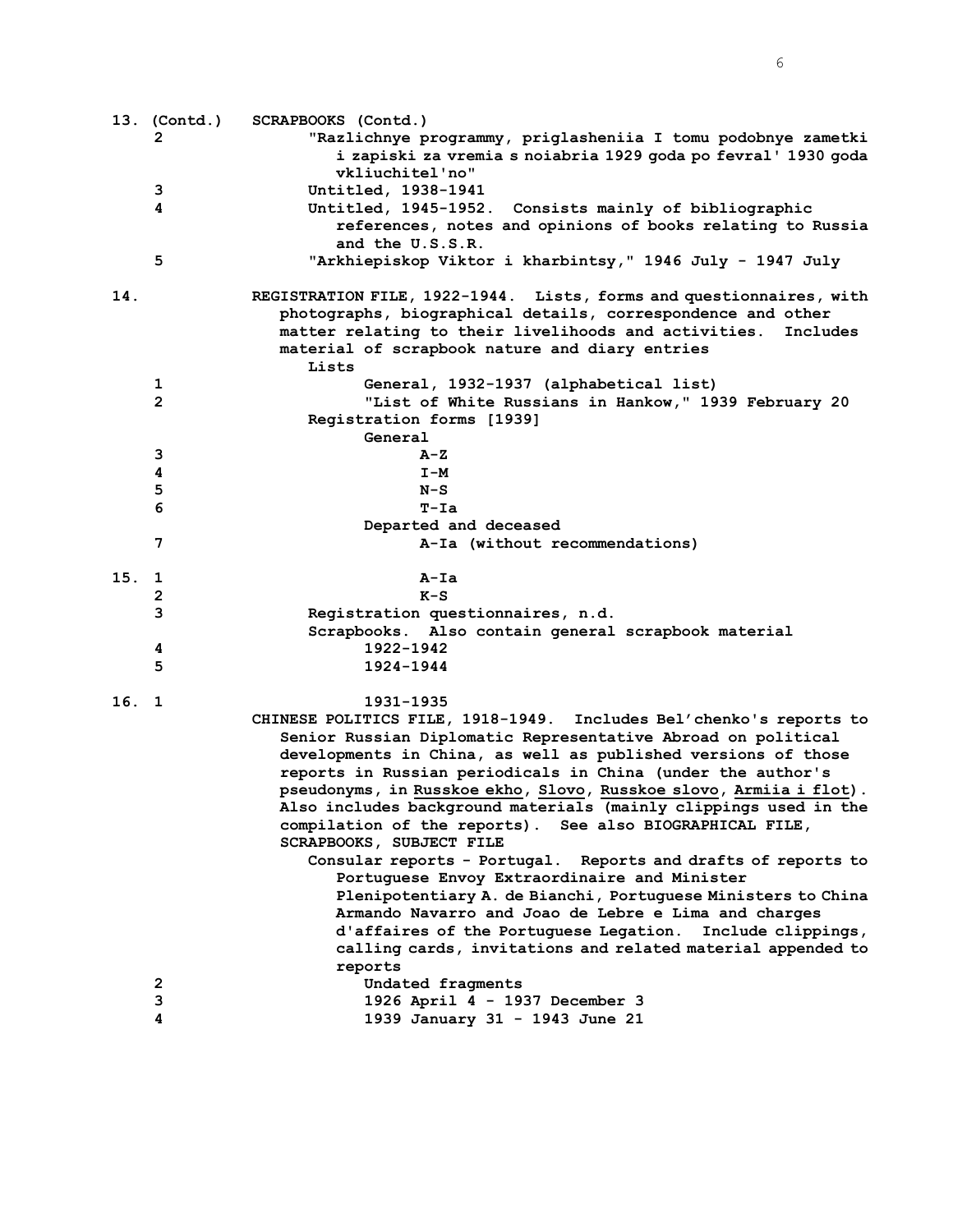|      |                         | 16. (Contd.) CHINESE POLITICS FILE (Contd.)              |
|------|-------------------------|----------------------------------------------------------|
|      |                         | Correspondence                                           |
|      | 5                       | France. Consulat (Han-k'ou), 1924-1927                   |
|      | 6                       | Kudashev, Nikolai A., Prince, 1918                       |
|      | 7                       | Maklakov, Vasilii Alekseevich, 1938-1939                 |
|      | 8                       | Notebook of citations from Chinese newspapers, 1900      |
|      |                         | July-August. Also includes notes, quotes, clippings, and |
|      |                         | bibliographic citations, 1916 and 1949                   |
|      |                         | <b>Notes</b>                                             |
|      | 9                       | General, 1927                                            |
|      | 10                      | On leading Chinese political and military figures, n.d.  |
|      | 11                      | Quotes from books on Chinese history and politics        |
|      |                         |                                                          |
| 17.  |                         | Reports - "Politicheskie sobytiia v Kitae"               |
|      | 1                       | 1921                                                     |
|      | $\mathbf{2}$            | 1922                                                     |
|      | 3                       | [1923] - "Report on the Political Situation in Szechuan  |
|      |                         | for 1923"                                                |
|      | 4                       | 1925                                                     |
|      | 5                       | 1926                                                     |
|      | 6                       | 1927                                                     |
|      | 7                       | 1927 January-July. Attached clippings                    |
|      |                         |                                                          |
| 18.  | $\mathbf{1}$            | 1927 January-July. Attached clippings                    |
|      | $\mathbf{2}$            | 1927 October-December. Attached clippings                |
|      | 3                       | 1927 October - 1928 May. Attached clippings on Hankow    |
|      |                         | and the surrounding region                               |
|      |                         | 1928                                                     |
|      | 4<br>5                  |                                                          |
|      |                         | 1928. Attached clippings                                 |
| 19.1 |                         | 1928 May - 1929 March. Attached clippings on Hankow and  |
|      |                         | the surrounding region                                   |
|      | 2                       | 1929                                                     |
|      | 3                       | 1929. Printed copy                                       |
|      | 4                       | 1929. Clippings                                          |
|      | 5                       | 1930                                                     |
|      | 6                       | 1930. Clippings                                          |
|      | 7                       | 1931                                                     |
|      | 8                       | 1931. Clippings                                          |
|      |                         |                                                          |
| 20.  | $\mathbf 1$             | 1932                                                     |
|      | $\overline{\mathbf{c}}$ | 1933                                                     |
|      | 3                       | 1934                                                     |
|      | $\overline{\mathbf{4}}$ | 1935                                                     |
|      | 5                       | 1936                                                     |
|      | 6                       | 1937                                                     |
|      | 7                       |                                                          |
|      |                         | 1938                                                     |
| 21.  | 1                       | 1939                                                     |
|      | $\overline{\mathbf{c}}$ | 1940                                                     |
|      | 3                       | 1941                                                     |
|      | $\overline{\mathbf{4}}$ | 1942                                                     |
|      | 5                       | 1943                                                     |
|      | 6                       | 1944                                                     |
|      |                         |                                                          |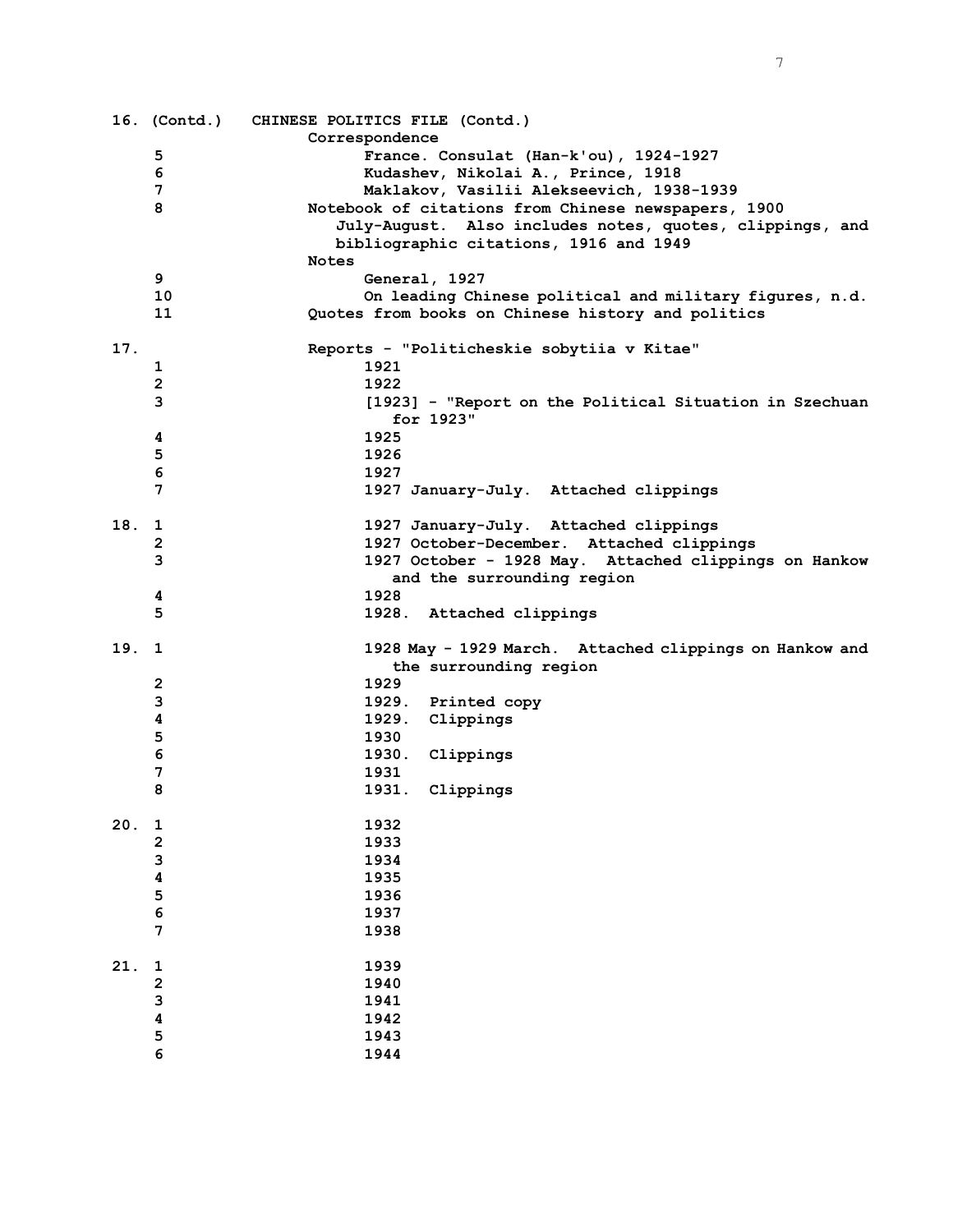|     | 21. (Contd.)<br>$7 - 8$ | CHINESE POLITICS FILE (Contd.)<br>Printed matter. Includes Tyau, M. T. Z., ed., China in 1918,   |
|-----|-------------------------|--------------------------------------------------------------------------------------------------|
|     |                         | Peking, 1919; issues of The Pioneer, Peking, 1919; Société                                       |
|     |                         | des Nations, Appel du gouvernement chinois: Rapport de la                                        |
|     |                         | Commission d'étude, Genève, 1932; issues of the Information                                      |
|     |                         | Bulletin, Nanking, 1936                                                                          |
| 22. |                         | Scrapbooks of clippings and notes on current events concerning                                   |
|     |                         | China, France and U.S.S.R. Includes some diary entries                                           |
|     | 1                       | 1946 February 1 - 1947 April 18                                                                  |
|     | $\overline{2}$          | 1946 August 1 - 1947 July 24<br>Subject file                                                     |
|     | 3                       | China--History--1912-1949. Clippings under the general                                           |
|     |                         | heading "Komintern v Kitae," 1926-1939. Include                                                  |
|     |                         | materials on the role of M. M. Borodin in China, 1927,                                           |
|     |                         | arrest and detention of his wife, raids on Soviet                                                |
|     |                         | consulates and embassy in Peking, 1927                                                           |
|     | 4                       | China--Politics and Government--20 <sup>th</sup> century. Decrees                                |
|     |                         | of the Chinese Emperor, 1908. Russian translations                                               |
|     | 5                       | Famines--China. Bulletins, clippings, reports,                                                   |
|     |                         | correspondence, on famines and floods 1922-1932                                                  |
|     | 6                       | Newspaper strike, Han-k'ou, China, 1927. Includes                                                |
|     |                         | strike editions of foreign newspapers, 1927 March -                                              |
|     |                         | April and clippings relating to strike                                                           |
|     | 7                       | Trade-unions--China. Clippings and correspondence                                                |
|     |                         | relating to labor unions and strikes, 1926 December                                              |
|     |                         | - 1927 March                                                                                     |
|     |                         | SUBJECT FILE, 1900-1947                                                                          |
|     | 8                       | Cohn, A. Letter of recommendation by Bel'chenko and other                                        |
|     |                         | characterization, 1938 January                                                                   |
|     | 9                       | Dies, Martin, 1951. Translation of speech by Bel'chenko                                          |
|     | 10                      | Diplomatic and Consular Service, American--China. Circulars<br>to all foreign consuls, 1927-1938 |
|     | 11                      | Diplomatic and Consular Service, British--China. Circular to                                     |
|     |                         | all foreign consuls at Hankow, 1927 April 22                                                     |
|     |                         | Hankow, China--History                                                                           |
|     | 12                      | Foreign Residents Association                                                                    |
|     | 13                      | Municipal Bureau of the Special Administrative District                                          |
|     |                         | No. 3 of Hankow, Report for the Year 1940 and Budget                                             |
|     |                         | for the Year 1941 [Hankow, 1940]                                                                 |
|     |                         |                                                                                                  |
| 23. |                         | Russian Concession. Administration                                                               |
|     |                         | Electors - Statements                                                                            |
|     | 1                       | 1906-1919                                                                                        |
|     | $\mathbf{2}$            | 1922-1923                                                                                        |
|     |                         | Public Council<br>Annual budgets and financial reports                                           |
|     | з                       | 1903-1920                                                                                        |
|     | 4                       | 1920-1923                                                                                        |
|     |                         |                                                                                                  |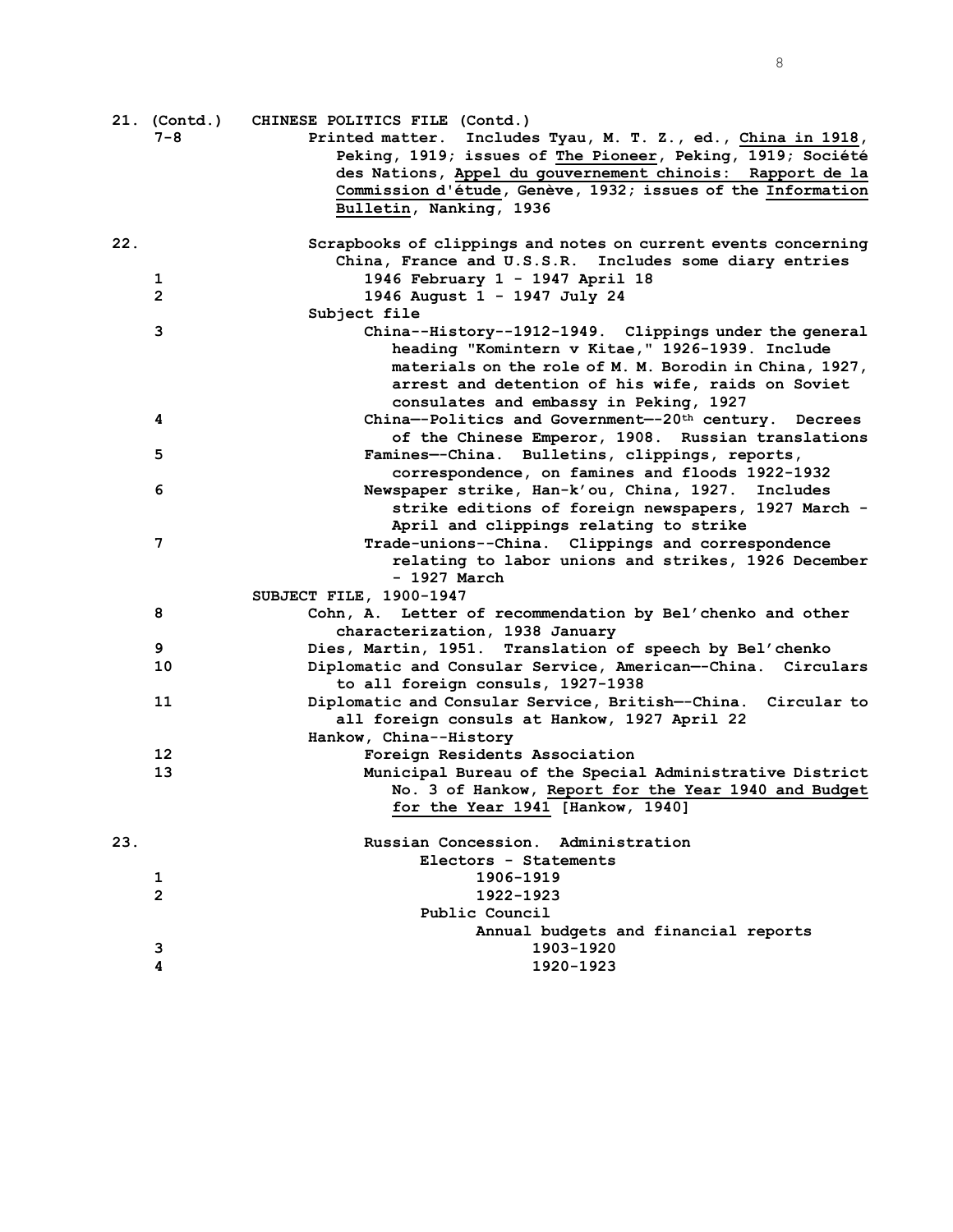|     | 23. (Contd.)   | SUBJECT FILE (Contd.)                                                                  |
|-----|----------------|----------------------------------------------------------------------------------------|
|     |                | Hankow, China--History (Contd.)                                                        |
|     |                | Russian Concession. Administration (Contd.)                                            |
|     |                | Public Council (Contd.)                                                                |
|     |                | Minutes of meetings<br>1915                                                            |
|     | 5              | 1916                                                                                   |
|     | 6<br>7         | 1917                                                                                   |
|     | 8              | 1920                                                                                   |
|     |                |                                                                                        |
| 24. | 1              | 1921-1922                                                                              |
|     | $\overline{2}$ | 1923-1925                                                                              |
|     | 3              | Special District Administration, Hankow, Report for the                                |
|     | 4              | Year 1925 and Budget for the Year 1926 [Hankow, 1925]<br>Miscellany                    |
|     | 5              | Korostovets, I. Ia., 1911                                                              |
|     | 6              | Litvinova, Elizaveta Nikolaevna                                                        |
|     | 7              | Morison, V. A.                                                                         |
|     | 8              | Pick, Eugene (pseud.)                                                                  |
|     | 9              | Portuguese--China. Includes issues of Pela Patria                                      |
|     |                | Russians--China                                                                        |
|     |                | Hankow                                                                                 |
|     | 10             | General                                                                                |
|     | 11             | Pushkinskii komitet                                                                    |
|     | 12             | Rossiiskii emigrantskii komitet. Minutes of                                            |
|     |                | meetings, 1939-1945                                                                    |
|     | 13             | Miscellaneous                                                                          |
|     |                | Legal cases                                                                            |
|     | 14             | General - Arrests                                                                      |
|     | 15             | Bauman/Lonshak case, 1930                                                              |
|     | 16             | Berezin/Kuznetsova case. Includes                                                      |
|     |                | correspondence relating to inheritance to be                                           |
|     |                | paid to relatives in USSR, 1926-1929                                                   |
|     | 17             | Feuerbach, George. Includes correspondence,                                            |
|     |                | affadavits and court certificates, 1918-1929                                           |
| 25. | ı              | Lebedev, Dimitrii Antonovich, 1927-1929                                                |
|     | 2              | Malashkin. Estate administered by Bel'chenko),                                         |
|     |                | 1933                                                                                   |
|     | 3              | Rymsha, Nikolai Vikent'evich                                                           |
|     | 4              | Samorukoff, Sergei Semenovich. Power of                                                |
|     |                | attorney, 1922 August 22                                                               |
|     | 5              | Tsentrosoiuz. Mainly relates to deportation of                                         |
|     |                | its representative A. A. Kosolapov                                                     |
|     | 6              | Includes Bel'chenko's typescript "O russkoi<br>Press.                                  |
|     |                | pechati v g. Khan'kou," 1949 February 19, and                                          |
|     |                | correspondence, clippings and biographical material                                    |
|     |                | (on Bel'chenko) collected by A. S. Loukashkin                                          |
|     | 7              | Shanghai. Clippings, 1939-1940                                                         |
|     | 8              | Includes correspondence with officials of League<br>Women.                             |
|     |                | of Nations and report on situation of women and<br>children in the Far East, 1934-1935 |
|     |                | Russia. Ministerstvo inostrannykh del                                                  |
|     | 9              | Book entitled Spisok chinov Ministerstva Inostrannykh                                  |
|     |                | Del, St. Petersburg, 1913                                                              |
|     | 10             | Circulars, 1901-1902                                                                   |
|     |                |                                                                                        |